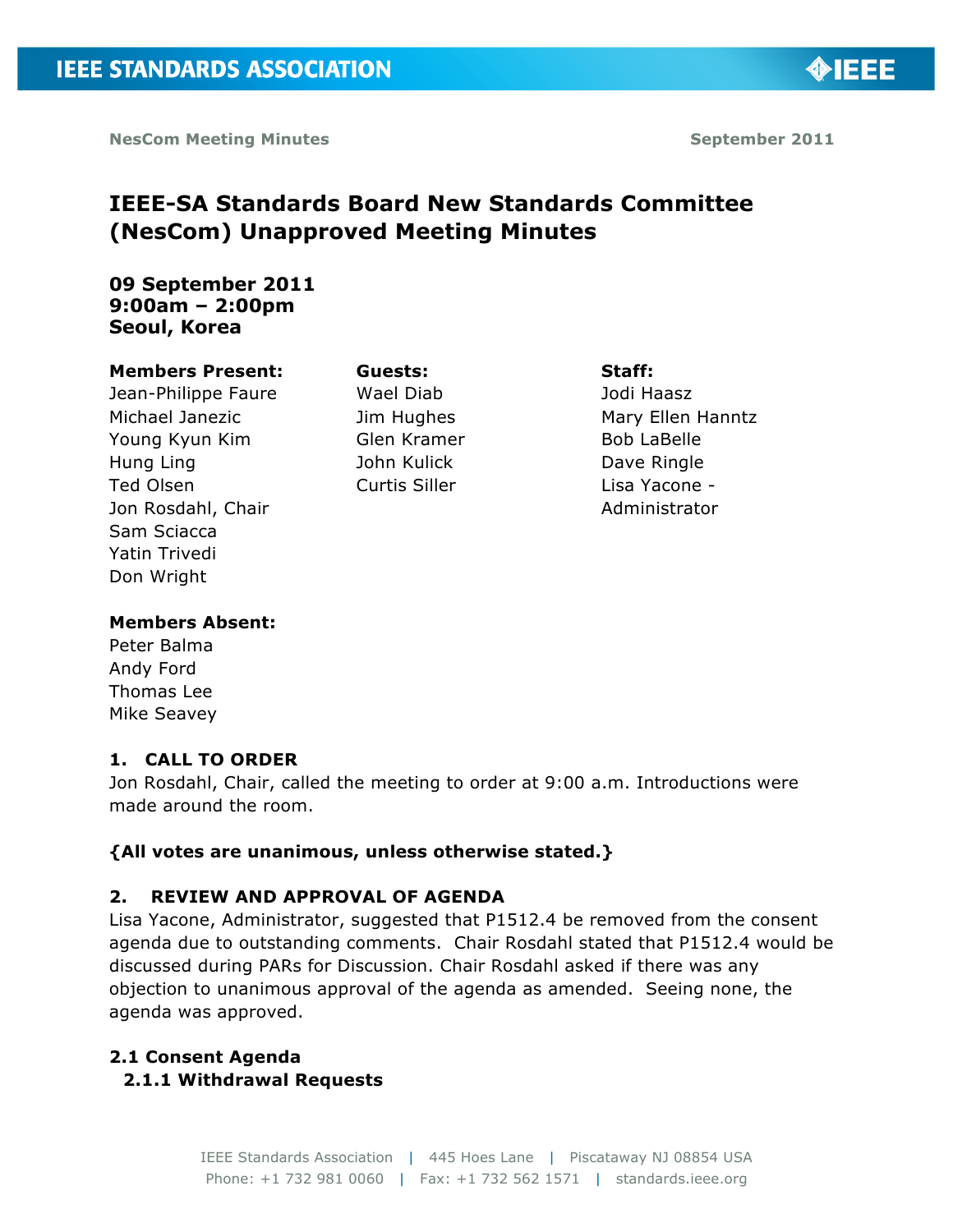IEEE Computer Society/LAN/MAN Standards Committee

# **P802.1Qbh**

Standard for Local and Metropolitan Area Networks - Virtual Bridged Local Area Networks Amendment: Bridge Port Extension

**Recommendation: Approve PAR withdrawal**

# **P802.15.4-2006/Cor 1**

IEEE Standard for Information technology - Telecommunications and information exchange between systems - Local and metropolitan area networks - Specific requirements - Part 15.4: Wireless Medium Access Control (MAC) and Physical Layer (PHY) Specifications for Low Rate Wireless Personal Area Networks (WPANs) - Corrigendum 1

# **Recommendation: Approve PAR withdrawal**

# **P802.23**

Standard for Local and Metropolitan Area Networks- Emergency Services for Internet Protocol (IP) Based Citizen to Authority Communications **Recommendation: Approve PAR withdrawal**

# **2.1.2 PAR Number Change Request - PC37.013 to P62271-37-013 Recommendation: Approve**

# **3. APPROVAL OF MINUTES FROM THE 15 JUNE 2011 NESCOM MEETING**

A motion was made, and seconded to approve the 15 June 2011 NesCom minutes. Upon vote, the motion passed.

# **4. PARS FOR DISCUSSION**

IEEE Vehicular Technology Society/Intelligent Transportation Systems

# **P1512.4**

Standard for Common Traffic Incident Management Message Sets for Use in Entities External to Centers

**Recommendation: Defer PAR withdrawal until the October Continuous Processing meeting due to lack of response to comments**

# **4.1 Modified PARs**

IEEE Computer Society/Software & Systems Engineering Standards Committee

# **P730**

Standard for Software Quality Assurance Processes **Recommendation: Approve modified PAR**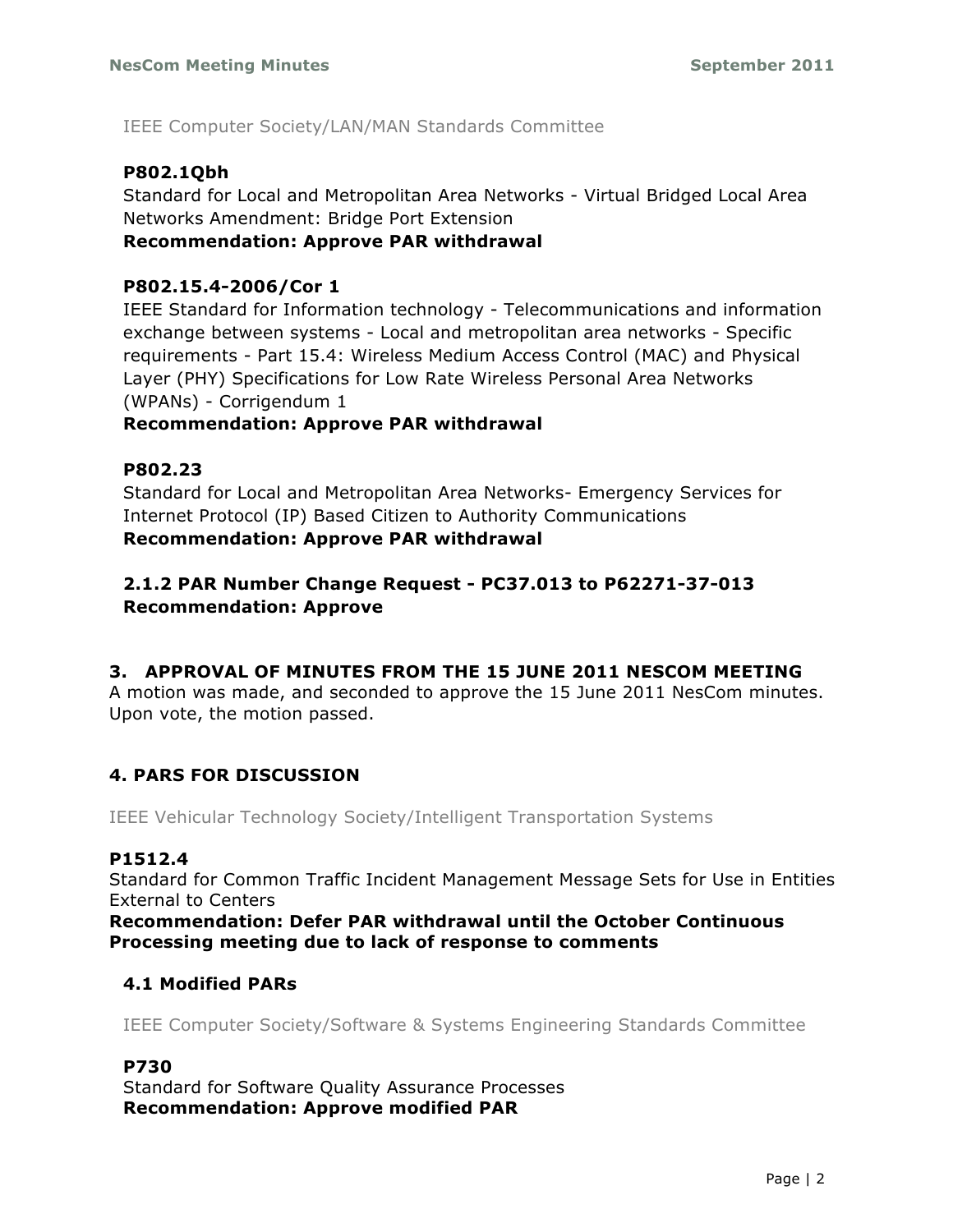Standard for Configuration Management in System and Software Engineering **Recommendation: Approve modified PAR**

# **P1490**

Guide - Adoption of the Project Management Institute (PMI) Standard, A Guide to the Project Management Body of Knowledge (PMBOK Guide) - Fourth Edition **Recommendation: Approve modified PAR**

# **P15289**

Standard Software and Systems Engineering -- Content of life-cycle information products (documentation)

# **Recommendation: Approve modified PAR**

# **P24748-4**

Standard for Systems and Software Engineering -- Life Cycle Management -- Part 4: Systems Engineering Planning

# **Recommendation: Approve modified PAR**

# **P29148**

Standard for Systems and Software -- Life Cycle Processes -- Requirements Engineering

# **Recommendation: Approve modified PAR**

IEEE Computer Society/Standards Activities Board

# **P1622**

Standard for Electronic Distribution of Blank Ballots for Voting Systems **Recommendation: Conditionally approve modified PAR contingent upon "will" being changed to "may" in the second sentence of the Scope**

IEEE Communications Society/Standards Committee

# **P1903**

Standard for the Functional Architecture of Next Generation Service Overlay **Networks** 

**Recommendation: Approve modified PAR**

IEEE Industry Applications Society/Petroleum & Chemical Industry

# **P1810**

Guide for the Installation of Fire-Rated Cables Suitable for Hydrocarbon Pool Fires for Critical and Emergency Shutdown Systems in Petroleum and Chemical Industries.

There was a motion to approve followed by discussion. There was a second motion to amend the initial motion to conditional approval. The motion to amend passed [Approve = 5, Disapprove = 3].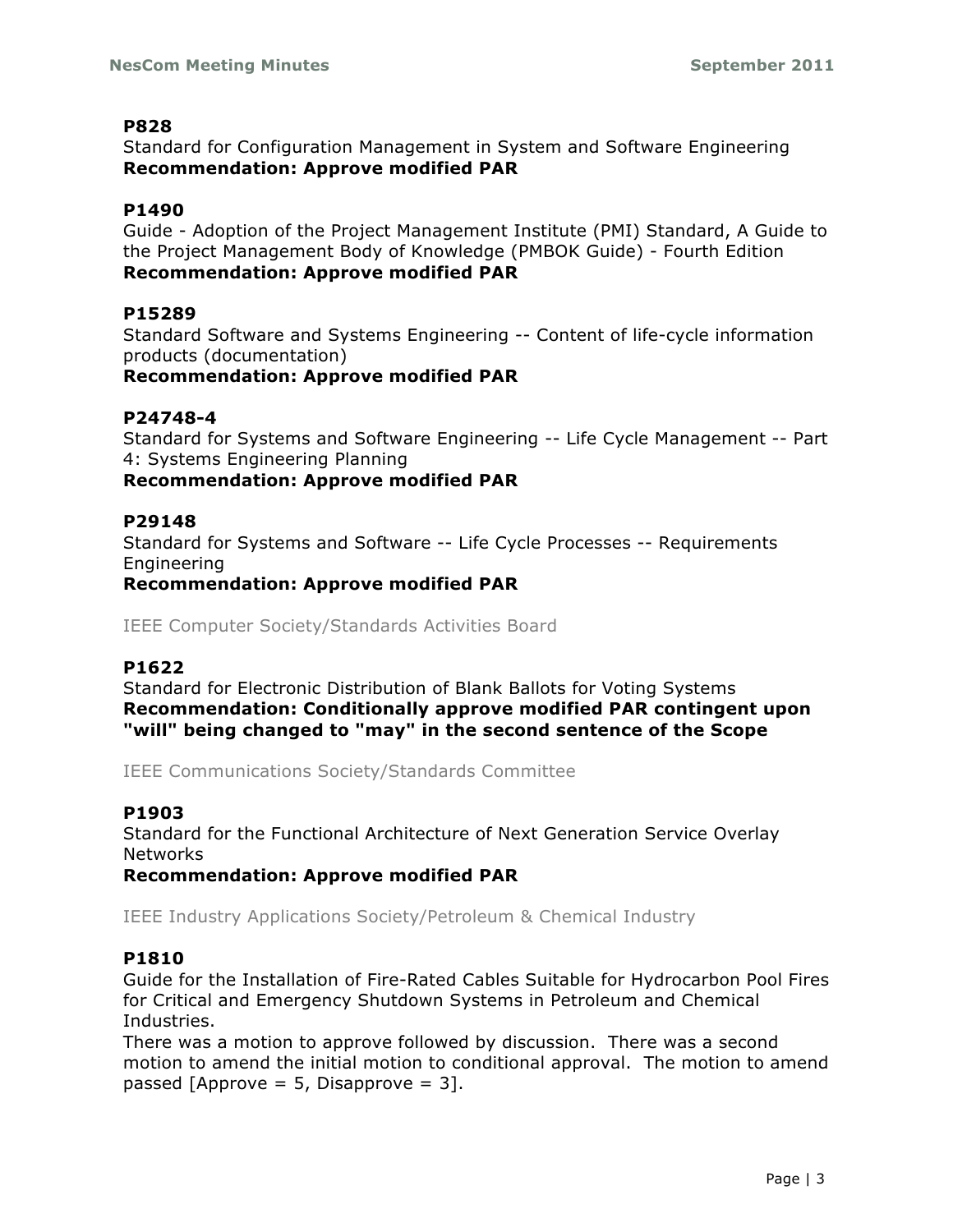**Recommendation: Conditionally approve modified PAR contingent upon receiving a statement from sponsor that the WG has operated under policies and procedures for individual working groups since approval of original PAR**

IEEE Microwave Theory and Techniques Society/Standards Coordinating Committee

# **P1785.1**

Standard for Rectangular Metallic Waveguides and Their Interfaces for Frequencies of 110 GHz and Above. Part 1: Frequency Bands and Waveguide **Dimensions** 

#### **Recommendation: Approve modified PAR**

IEEE Power and Energy Society/Energy Development & Power Generation

#### **P422**

Guide for the Design of Cable Raceway Systems in Electric Generating Facilities **Recommendation: Approve modified PAR**

IEEE Power and Energy Society/Insulated Conductors

#### **P400.2**

Guide for Field Testing of Shielded Power Cable Systems Using Very Low Frequency (VLF) (less than 1 Hz) **Recommendation: Conditionally approve modified PAR contingent upon** 

# **adding "less than 1 Hz" to the title**

#### **P404**

Standard for Extruded and Laminated Dielectric Shielded Cable Joints Rated 2.5 kV to 500 kV

**Recommendation: Approve modified PAR**

IEEE Power and Energy Society/Substations

#### **PC37.122.2**

Guide for the Application of Gas-Insulated Substations 1kV to 52kV **Recommendation: Approve modified PAR**

IEEE Power and Energy Society/Switchgear

#### **PC37.121**

Guide for Switchgear - Unit Substation - Requirements **Recommendation: Approve modified PAR**

IEEE Power and Energy Society/Transmission and Distribution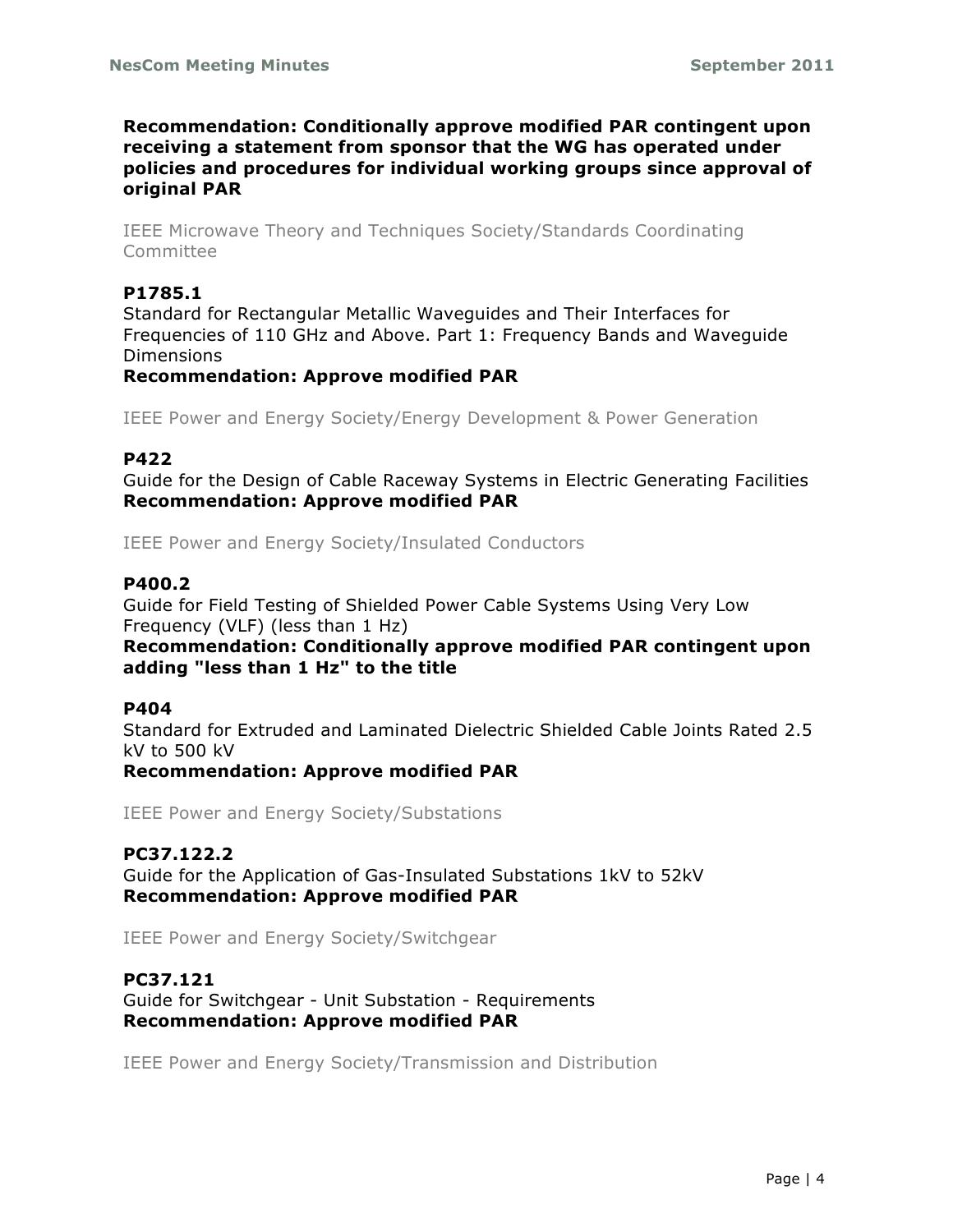Recommended Practice - Adoption of IEC 61000-4-15:2010, Electromagnetic compatibility (EMC) - Testing and measurement techniques – Flickermeter - Functional and design specifications **Recommendation: Approve modified PAR**

IEEE Power and Energy Society/Transformers

# **PC57.91**

Guide for Loading Mineral-Oil-Immersed Transformers and Step-Voltage Regulators

**Recommendation: Approve modified PAR**

# **PC57.150**

Guide for the Transportation of Transformers and Reactors Rated 10,000 kVA or Larger

**Recommendation: Approve modified PAR**

IEEE Vehicular Technology Society/Intelligent Transportation Systems

# **P1609.2**

Standard for Wireless Access in Vehicular Environments - Security Services for Applications and Management Messages

**Recommendation: Approve modified PAR**

#### **P1609.3-2010/Cor 1**

IEEE Standard for Wireless Access in Vehicular Environments (WAVE) - Networking Services - Corrigendum 1: Miscellaneous corrections During discussion NesCom decided it was important to get an updated answer to the anticipated start of balloting date since the date given had already passed. **Recommendation: Defer motion to approve modified PAR until the October Continuous Processing meeting**

# **4.2 Extension Requests**

IEEE Antennas and Propagation Society/Antennas

# **P1720**

Recommended Practice for Near-Field Antenna Measurements **Recommendation: Approve extension of PAR until December 2012**

IEEE Computer Society/LAN/MAN Standards Committee

# **P802**

Standard for Local and Metropolitan Area Networks: Overview and Architecture **Recommendation: Approve extension of PAR until December 2013**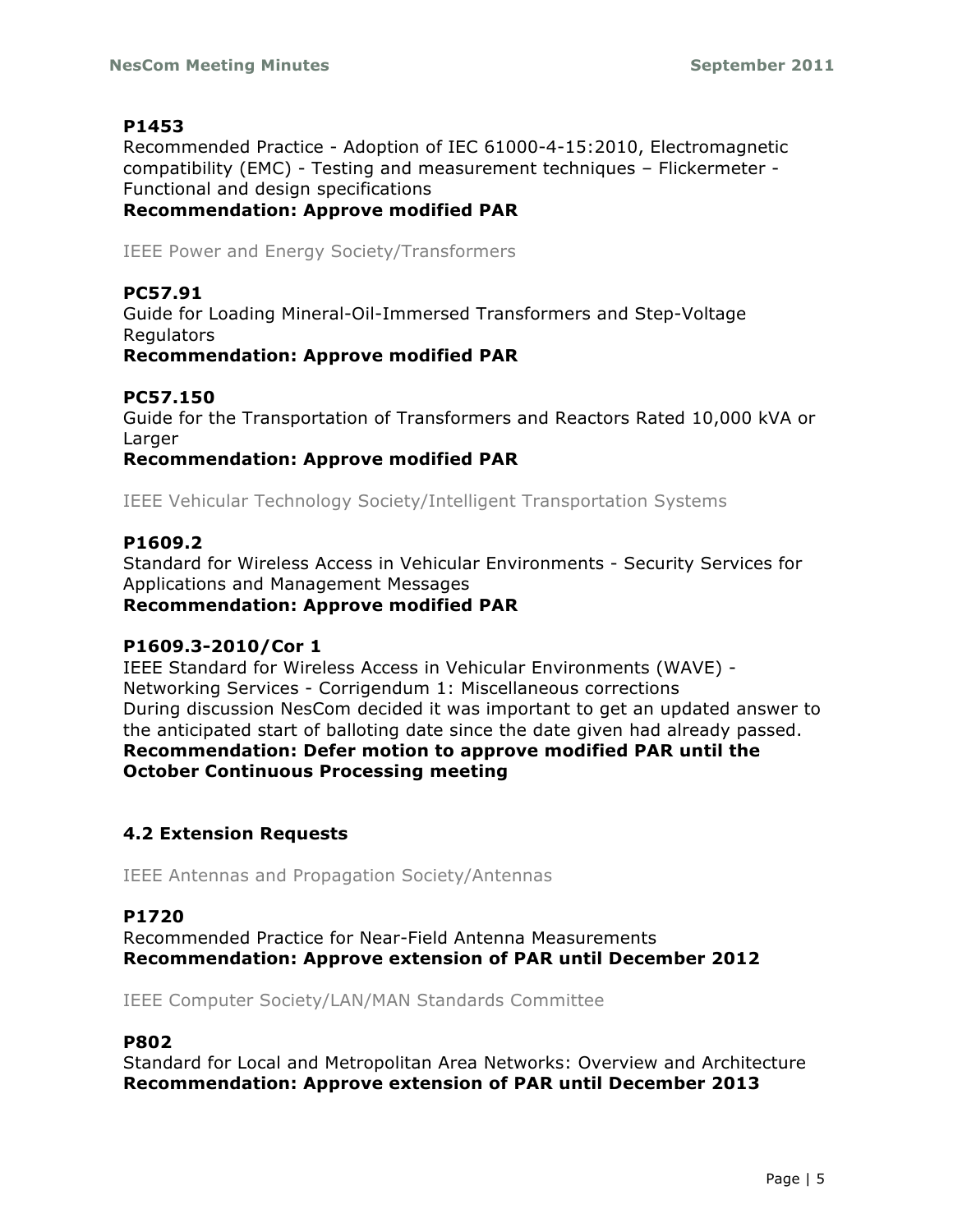# **P802.1aq**

IEEE Standard for Local and Metropolitan Area Networks: Virtual Bridged Local Area Networks - Amendment 8: Shortest Path Bridging **Recommendation: Approve extension of PAR until December 2012**

IEEE Power and Energy Society/Insulated Conductors

# **P1727**

Guideline For Working Procedures On Underground Transmission Circuits With Induced Voltage

**Recommendation: Approve extension of PAR until December 2013**

IEEE Power and Energy Society/Power System Communications

# **P367**

Recommended Practice for Determining the Electric Power Station Ground Potential Rise and Induced Voltage from a Power Fault **Recommendation: Approve extension of PAR until December 2012**

IEEE Power and Energy Society/Power System Relaying

#### **PC37.96**

Guide for AC Motor Protection **Recommendation: Defer extension of PAR until October Continuous Processing meeting due to lack of response to comments**

#### **PC37.99**

Guide for the Protection of Shunt Capacitor Banks **Recommendation: Approve extension of PAR until December 2012**

IEEE Power and Energy Society/Switchgear

#### **PC37.74**

Standard Requirements for Subsurface, Vault, and Padmounted Load-Interrupter Switchgear and Fused Load-Interrupter Switchgear for Alternating Current Systems up to 38 kV

**Recommendation: Approve extension of PAR until December 2012**

# **4.3 New PARs**

IEEE Computer Society/LAN/MAN Standards Committee

# **P802.1AS-2011/Cor 1**

IEEE Standard for Local and Metropolitan Area Networks - Timing and Synchronization for Time-Sensitive Applications in Bridged Local Area Networks - Corrigendum 1: Technical and editorial corrections

**Recommendation: Approve new PAR until December 2015**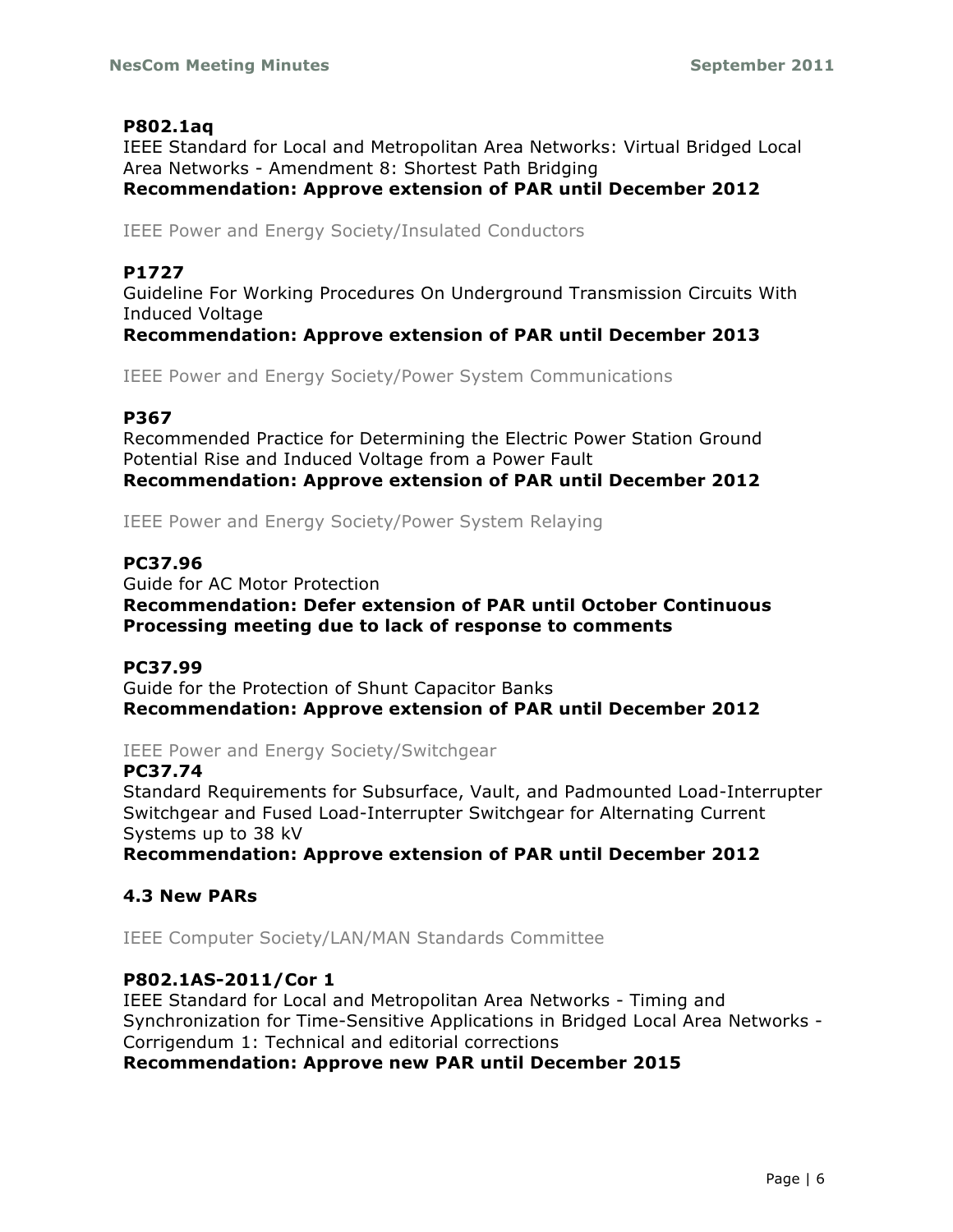# **P802.1ASbt**

IEEE Standard for Local and Metropolitan Area Networks - Timing and Synchronization for Time-Sensitive Applications in Bridged Local Area Networks Amendment: Enhancements and performance improvements **Recommendation: Approve new PAR until December 2015**

### **P802.1AXbq**

IEEE Standard for Local and Metropolitan Area Networks-Link Aggregation Amendment: Distributed Resilient Network Interconnect **Recommendation: Approve new PAR until December 2015**

#### **P802.1BR**

Standard for Local and Metropolitan Area Networks-Virtual Bridged Local Area Networks - Bridge Port Extension

# **Recommendation: Approve new PAR until December 2015**

#### **P802.3bj**

IEEE Standard for Information Technology-Telecommunications and Information Exchange Between Systems-Local and Metropolitan Area Networks-Specific Requirements Part 3: Carrier Sense Multiple Access with Collision Detection (CSMA/CD) Access Method and Physical Layer Specifications Amendment: Physical Layer Specifications and Management Parameters for 100 Gb/s Operation Over Backplanes and Copper Cables

#### **Recommendation: Approve new PAR until December 2015**

#### **P802.15.4m**

IEEE Standard for Local and Metropolitan Area Networks Part 15.4: Low Rate Wireless Personal Area Networks (LR-WPANs) Amendment: TV White Space between 54 MHz and 862 MHz Physical Layer

**Recommendation: Conditionally approve new PAR until December 2015 contingent upon "between 54 MHz and 862 MHz" being inserted after the word "Space" in the title**

#### **P802.22a**

IEEE Standard for Information Technology--Telecommunications and information exchange between systems Wireless Regional Area Networks (WRAN)--Specific requirements Part 22: Cognitive Wireless RAN Medium Access Control (MAC) and Physical Layer (PHY) Specifications: Policies and Procedures for Operation in the TV Bands Amendment: Management and Control Plane Interfaces and Procedures and enhancement to the Management Information Base (MIB)

#### **Recommendation: Approve new PAR until December 2015**

IEEE Computer Society/Microprocessor Standards Committee

# **P1722a**

IEEE Standard for Layer 2 Transport Protocol for Time Sensitive Applications in a Bridged Local Area Network Amendment 1 - Extensible Streaming Formats **Recommendation: Approve new PAR until December 2015**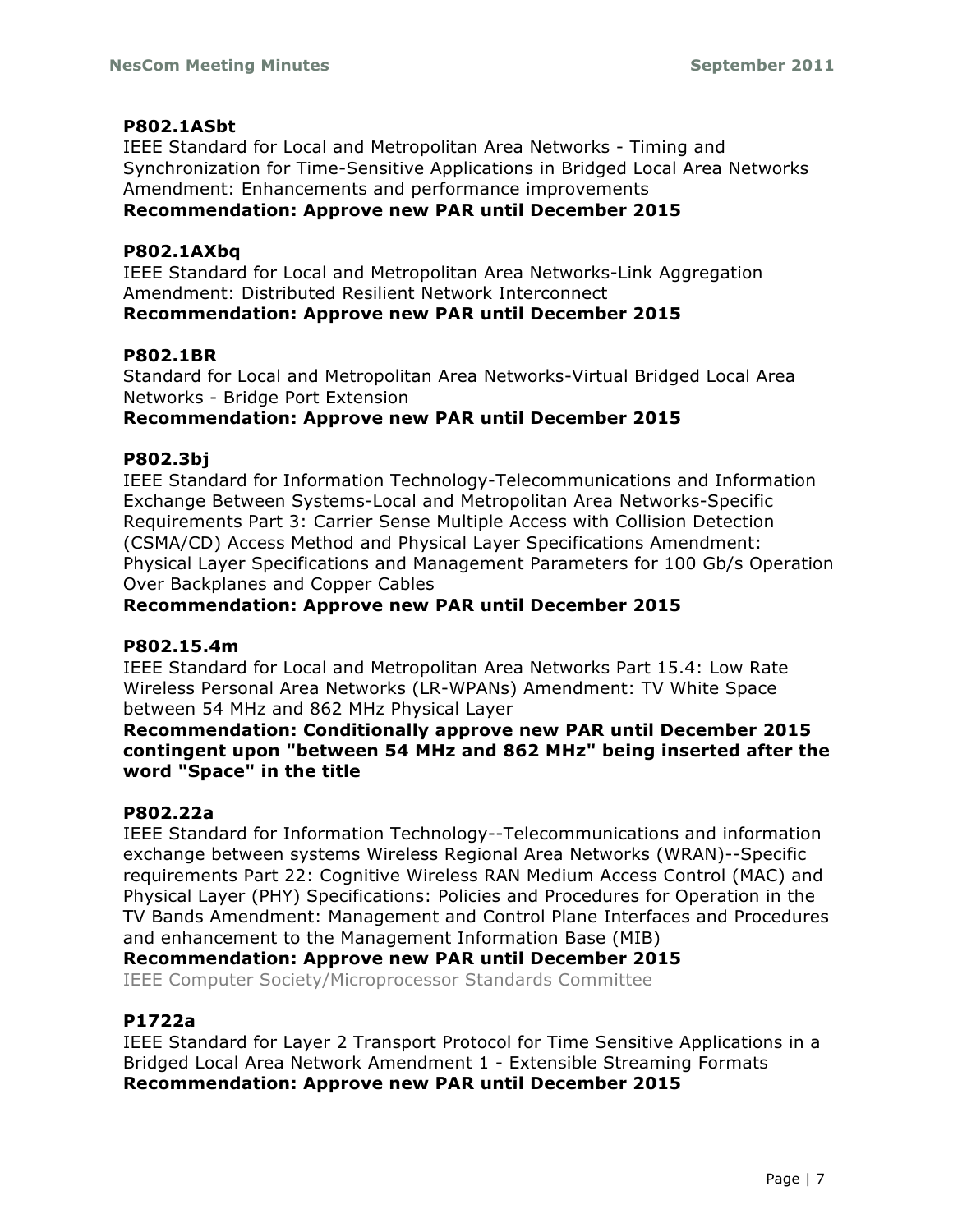IEEE Computer Society/Software & Systems Engineering Standards Committee

# **P29119-1**

Standard for Software and Systems Engineering--Software Testing--Part 1: Concepts and Definitions

# **Recommendation: Approve new PAR until December 2015**

# **P29119-2**

Standard for Software and Systems Engineering--Software Testing--Part 2: Test Process

# **Recommendation: Approve new PAR until December 2015**

# **P29119-3**

Standard for Software and Systems Engineering--Software Testing--Part 3: Test Documentation

#### **Recommendation: Approve new PAR until December 2015**

# **P29119-4**

Standard for Software and Systems Engineering--Software Testing--Part 4: Test **Techniques** 

# **Recommendation: Approve new PAR until December 2015**

IEEE Communications Society/Standards Committee

### **P1904.1-Conformance01**

Standard for Conformance Test Procedures for Service Interoperability in Ethernet Passive Optical Networks, IEEE Std 1904.1 Package A

# **Recommendation: Approve new PAR until December 2015**

# **P1904.1-Conformance02**

Standard for Conformance Test Procedures for Service Interoperability in Ethernet Passive Optical Networks, IEEE Std 1904.1 Package B **Recommendation: Approve new PAR until December 2015**

# **P1904.1-Conformance03**

Standard for Conformance Test Procedures for Service Interoperability in Ethernet Passive Optical Networks, IEEE Std 1904.1, Package C **Recommendation: Approve new PAR until December 2015**

# **P1907.1**

Standard for Network-Adaptive Quality of Experience (QoE) Management Scheme for Real-Time Mobile Video Communications

# **Recommendation: Approve new PAR until December 2015**

IEEE Power and Energy Society/Energy Development & Power Generation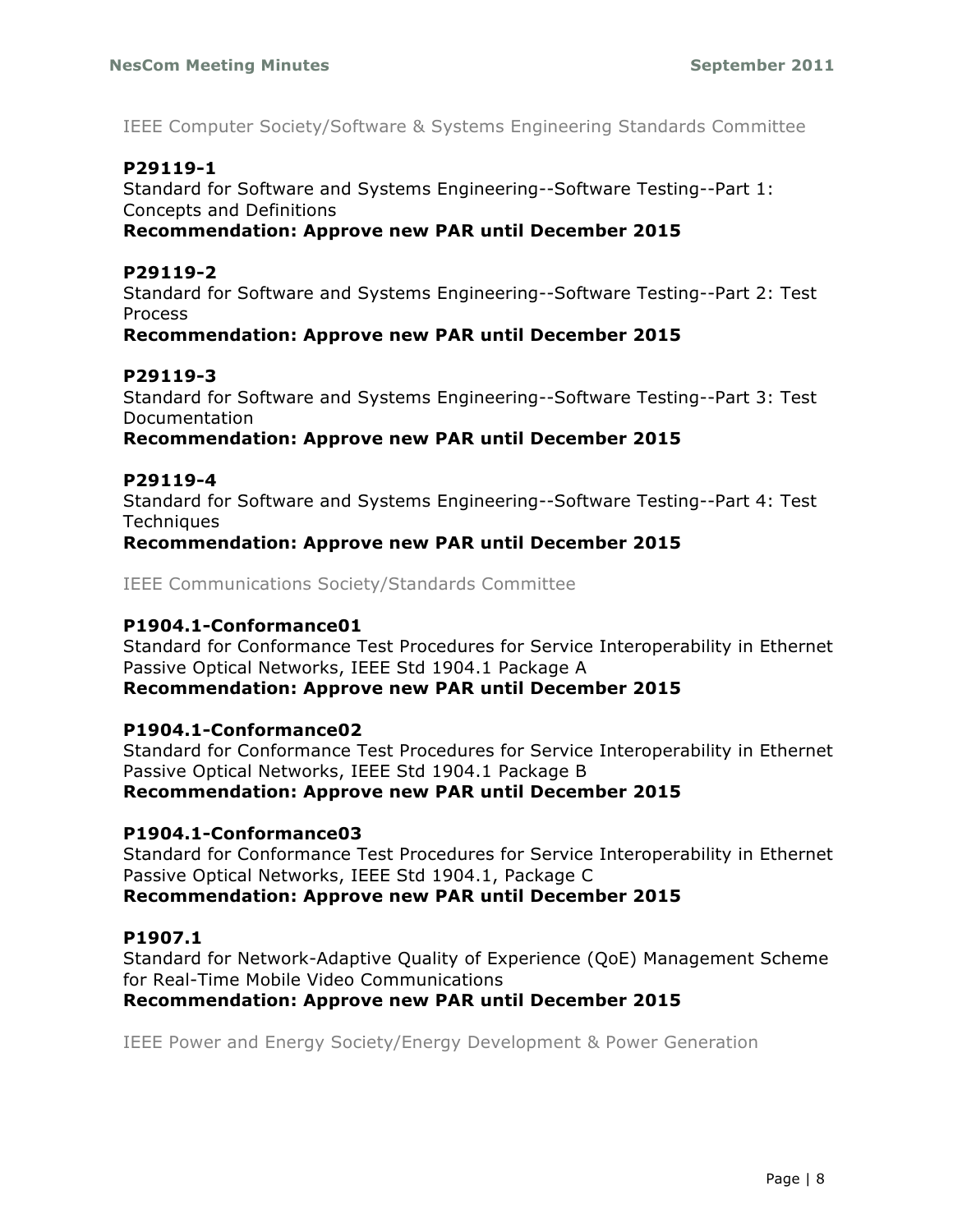Recommended Practice for Generating Renewable Energy Using Plasma Gasification **Recommendation: Defer motion to approve new PAR until the October Continuous Processing meeting Ted Olsen was assigned as mentor.**

IEEE Power and Energy Society/Insulated Conductors

# **P1844**

Standard for Determining Fire Rating of Cables Used in Nuclear Facilities **Recommendation: Defer new PAR until the October Continuous Processing meeting Jon Rosdahl was assigned as mentor.**

IEEE Power and Energy Society/Nuclear Power Engineering

# **P692a**

Standard Criteria for Security Systems for Nuclear Power Generating Stations Amendment a: Alignment with Recent Industry Security Approach Changes **Recommendation: Approve new PAR until December 2015**

IEEE Power and Energy Society/Stationary Batteries Committee

# **P1679.2**

Guide for the Characterization and Evaluation of Sodium-Based Batteries in Stationary Applications

**Recommendation: Approve new PAR until December 2015**

IEEE-SASB Coordinating Committees/SCC20 - Test and Diagnosis for Electronic Systems

# **P1693**

Standard for Modular Interconnect Packaging for Scalable Systems **Recommendation: Approve new PAR until December 2015**

# **4.4 PARs for the Revision of Standards**

IEEE Power and Energy Society/Energy Development & Power Generation

# **P421.5**

Recommended Practice for Excitation System Models for Power System Stability **Studies** 

**Recommendation: Defer PAR for the revision of a standard until the October Continuous Processing meeting Sam Sciacca was assigned as mentor.**

IEEE Power and Energy Society/Insulated Conductors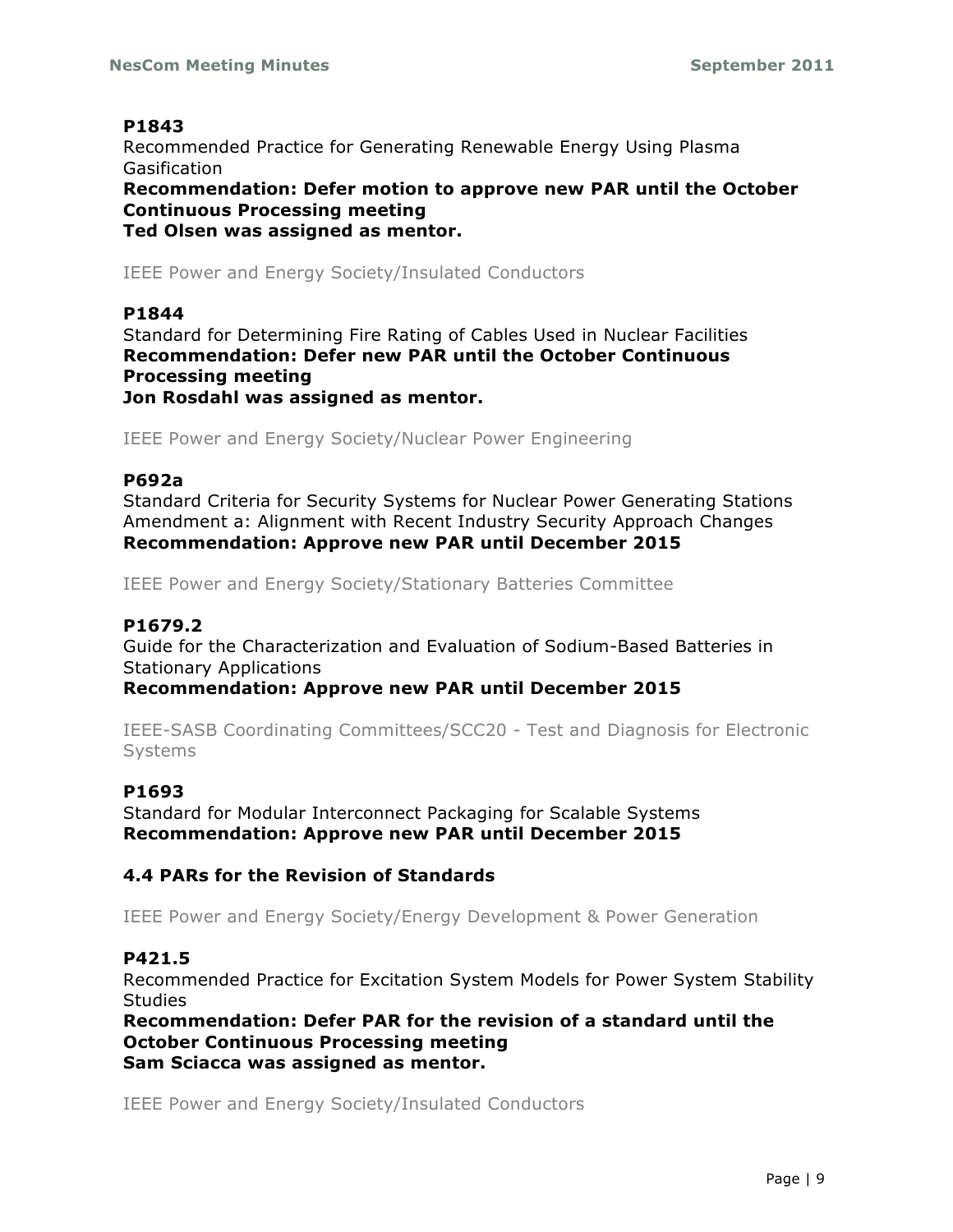Standard for Separable Insulated Connector Systems for Power Distribution Systems Above 600 V

**Recommendation: Approve PAR for the revision of a standard until December 2015**

# **P400.3**

Guide for Partial Discharge Field Diagnostic Testing of Shielded Power Cable **Systems** 

**Recommendation: Approve PAR for the revision of a standard until December 2015**

IEEE Power and Energy Society/Nuclear Power Engineering

# **P7-4.3.2**

Standard Criteria for Digital Technology in Safety Systems of Nuclear Power Generating Stations

# **Recommendation: Approve PAR for the revision of a standard until December 2015**

# **P650**

Standard for Qualification of Class 1E Static Battery Chargers, Inverters and Uninterruptible Power Supply (UPS) Systems for Nuclear Power Generating **Stations** 

**Recommendation: Approve PAR for the revision of a standard until December 2015**

# **P690**

Standard for the Design and Installation of Cable Systems for Class IE Circuits in Nuclear Power Generating Stations

**Recommendation: Defer PAR until the October Continuous Processing meeting due to lack of response to comments**

IEEE Power and Energy Society/Stationary Batteries Committee

# **P946**

Recommended Practice for the Design of DC Auxiliary Power Systems for Generating Stations

**Recommendation: Approve PAR for the revision of a standard until December 2015**

IEEE Power and Energy Society/Substations

# **P1427**

Guide for Recommended Electrical Clearances and Insulation Levels in Air Insulated Electrical Power Substations

**Recommendation: Approve PAR for the revision of a standard until December 2015**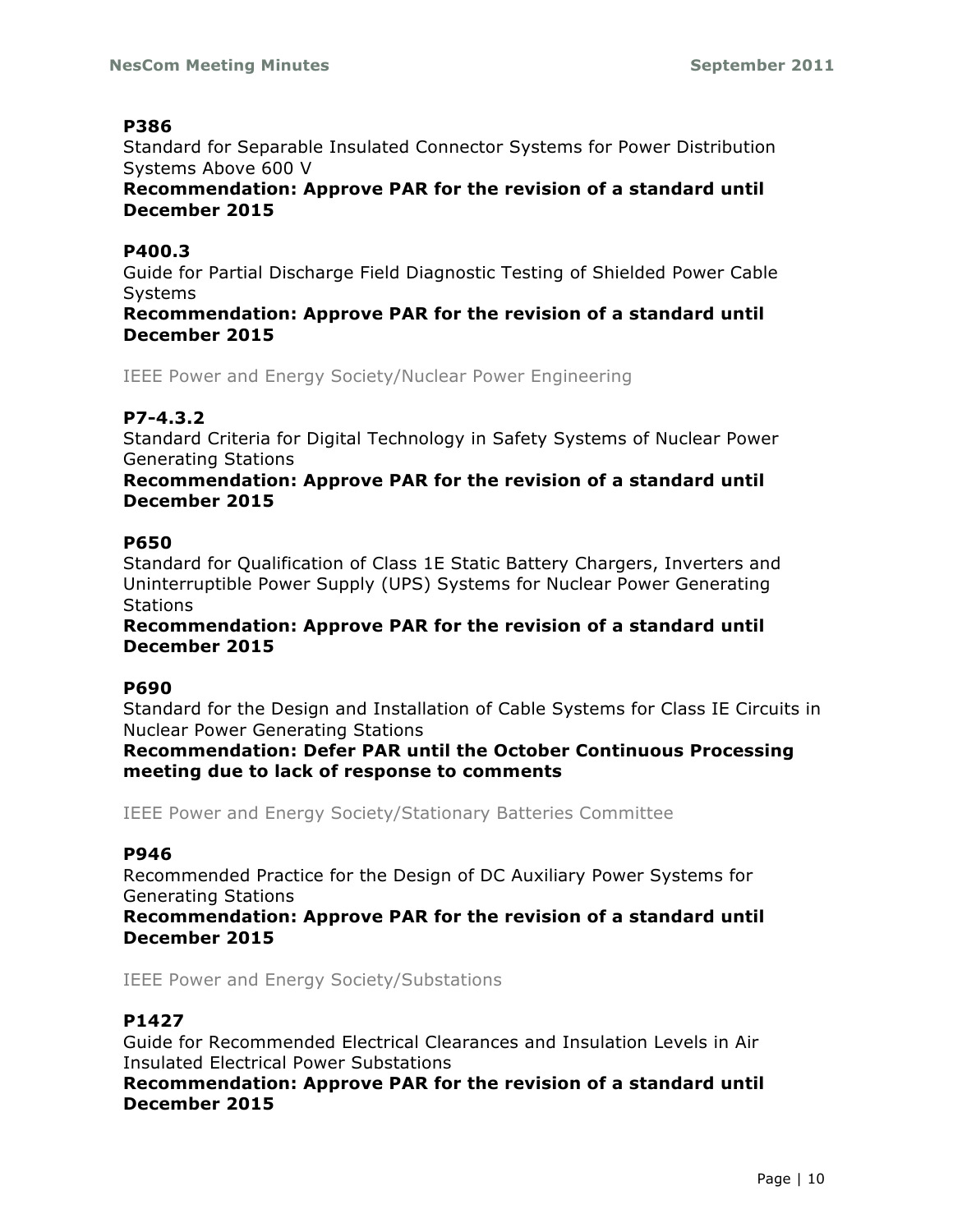Standard for Intelligent Electronic Devices (IEDs) Cyber Security Capabilities **Recommendation: Approve PAR for the revision of a standard until December 2015**

# **PC37.1**

Standard for Supervisory Control and Data Acquisition (SCADA) and Automation **Systems** 

**Recommendation: Conditionally approve PAR for the revision of a standard until December 2015 contingent upon the acronym "SCADA" being spelled out in the title.**

IEEE Power and Energy Society/Switchgear

# **PC37.012**

Guide for the Application of Capacitance Current Switching for AC High-Voltage Circuit Breakers Above 1000 V

# **Recommendation: Approve PAR for the revision of a standard until December 2015**

# **PC37.14**

Standard for DC (3200 V and below) Power Circuit Breakers Used in Enclosures **Recommendation: Approve PAR for the revision of a standard until December 2015**

IEEE Power and Energy Society/Transformers

# **PC57.116**

Guide for Transformers Directly Connected to Generators

There was a motion to Defer the PAR until October Continuous Processing so that 5.6 Stakeholders could be clarified. The motion passed. Later in the meeting there was a motion to reconsider the PAR. The WG Chair was present and was able to provide the clarifying information.

# **Recommendation: Approve PAR for the revision of a standard until December 2015**

# **5. OLD BUSINESS**

# **5.1 Modified PARs and Balloting Dates - Update - Jon Rosdahl**

After discussion, NesCom concluded that more attention should be paid to updating the anticipated dates for start of ballot (4.2) and submittal to RevCom (4.3) on the PAR form when a Modified PAR is being submitted. The start of ballot date is especially important since it provides information to the public as to whether there is time to get involved with a project before balloting has started.

**AI: Lisa will update and clarify instructional text. She will present the text to NesCom in December. At that point NesCom will decide whether an additional convention is needed.**